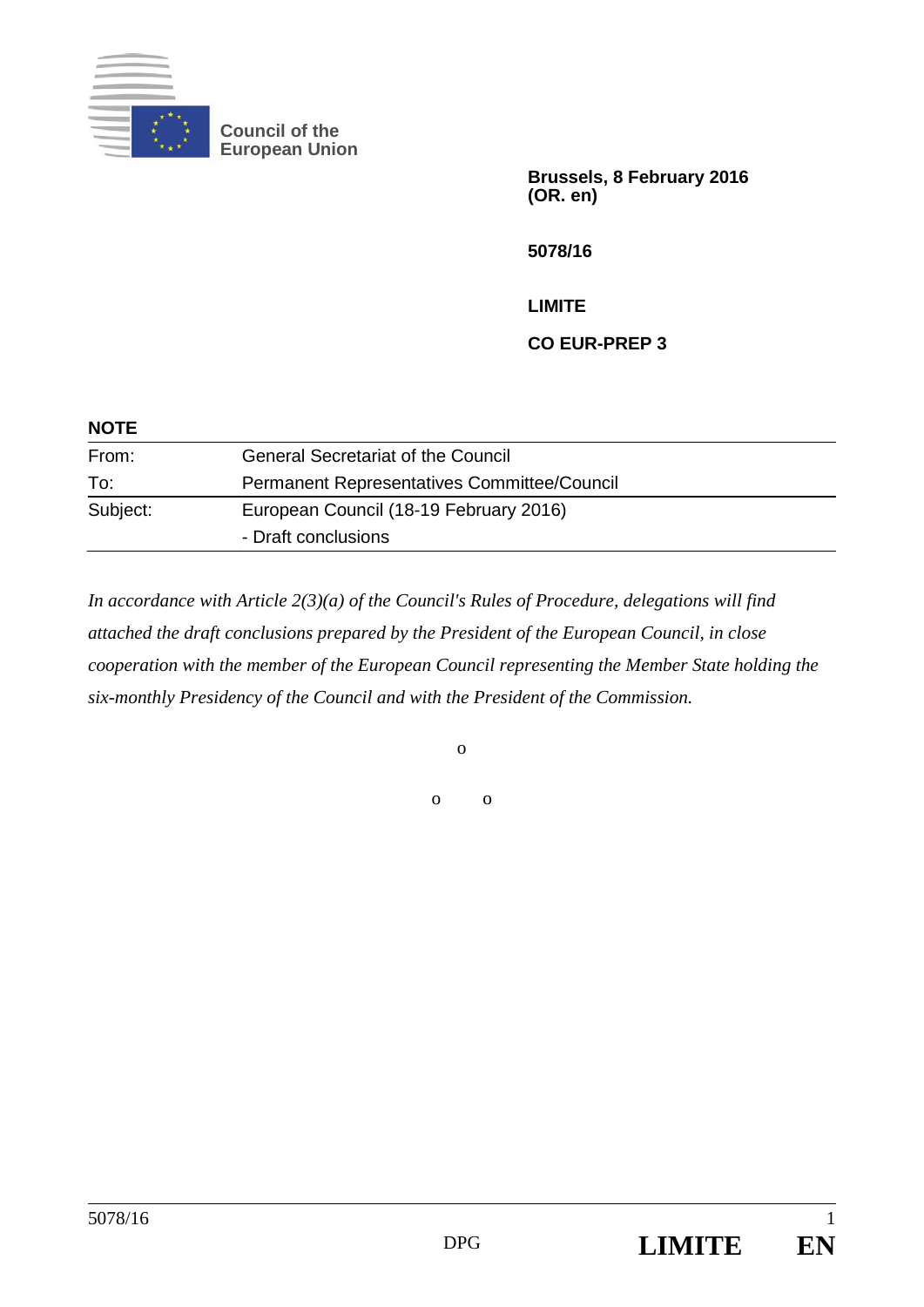## **I. THE UNITED KINGDOM AND THE EUROPEAN UNION**

- 1. At their December meeting, the members of the European Council agreed to work closely together to find mutually satisfactory solutions in all the four areas mentioned in the British Prime Minister's letter of 10 November 2015.
- 2. Today, the European Council agreed that the following set of arrangements, which are fully compatible with the Treaties and will become effective on the date the Government of the United Kingdom informs the Secretary General of the Council that the United Kingdom has decided to remain a member of the European Union, constitute an appropriate response to the concerns of the United Kingdom:
	- (a) a Decision of the Heads of State or Government, meeting within the European Council, concerning a new settlement for the United Kingdom within the European Union (Annex 1);
	- (b) a Statement containing a draft Council Decision on specific provisions relating to the effective management of the banking union and of the consequences of further integration of the euro area which will be adopted on the day the Decision referred to in point (a) takes effect (Annex 2);
	- (c) a Declaration of the European Council on competitiveness (Annex 3);
	- (d) a Declaration of the Commission on a subsidiarity implementation mechanism and a burden reduction implementation mechanism (Annex 4);
	- (e) a Declaration of the Commission on the safeguard mechanism referred to in paragraph 2(b) of Section D of the Decision of the Heads of State or Government (Annex 5);
	- (f) a Declaration of the Commission on issues related to the abuse of the right of free movement of persons (Annex 6).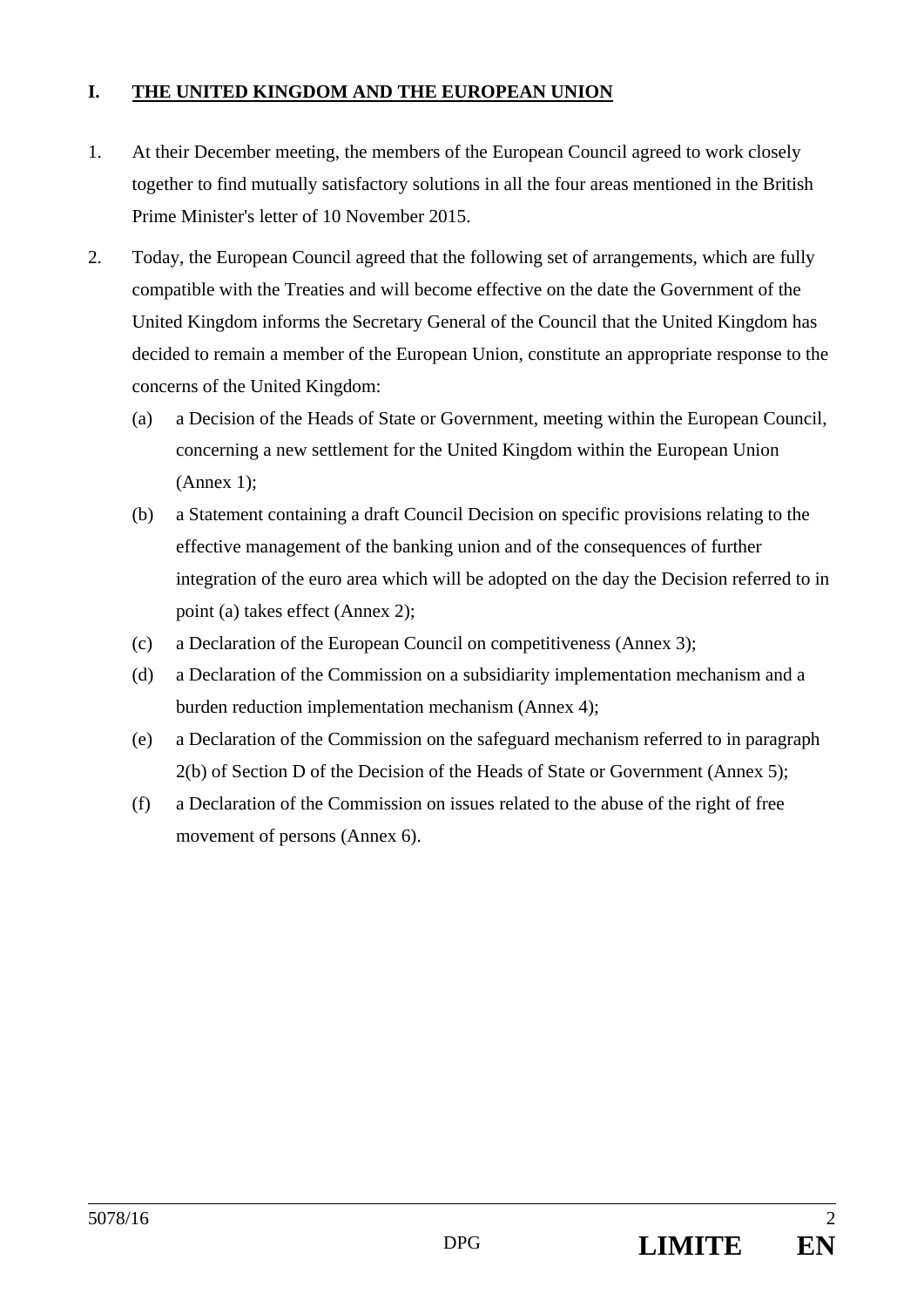- 3. Regarding the Decision in Annex 1, the Heads of State or Government have declared that:
	- (i) this Decision gives legal guarantee that the matters of concern to the United Kingdom as expressed in the letter of 10 November 2015 have been addressed;
	- (ii) the content of the Decision is fully compatible with the Treaties;
	- (iii) this Decision is legally binding, and may be amended or repealed only by common accord of the Heads of State or Government of the Member States of the European Union;
	- (iv) this Decision will take effect on the date the Government of the United Kingdom informs the Secretary General of the Council that the United Kingdom has decided to remain a member of the European Union.

## **II. MIGRATION**

- 4. The European Council assessed the state of implementation of the orientations agreed in December to address the migration crisis:
	- stemming the migration flows continues to be a priority in relations with relevant third countries. The comprehensive and tailor-made packages of incentives currently being developed for specific countries to ensure effective returns and readmission, as asked for in the October European Council conclusions, require the full support of the EU and the Member States. The European Council calls on the Commission, the High Representative and the Member States to monitor and address any push factors that may arise;
	- humanitarian assistance should continue to be provided to the countries neighbouring Syria. This is a global responsibility. In this context, the European Council welcomes the outcome of the Syria Conference in London on 4 February and calls on the Commission and all Member States to rapidly implement their commitments;
	- the continued and sustained irregular migrant flows along the Western Balkans route remain a grave concern that requires continued concerted action and EU support. It is also important to remain vigilant about potential developments on alternative routes;